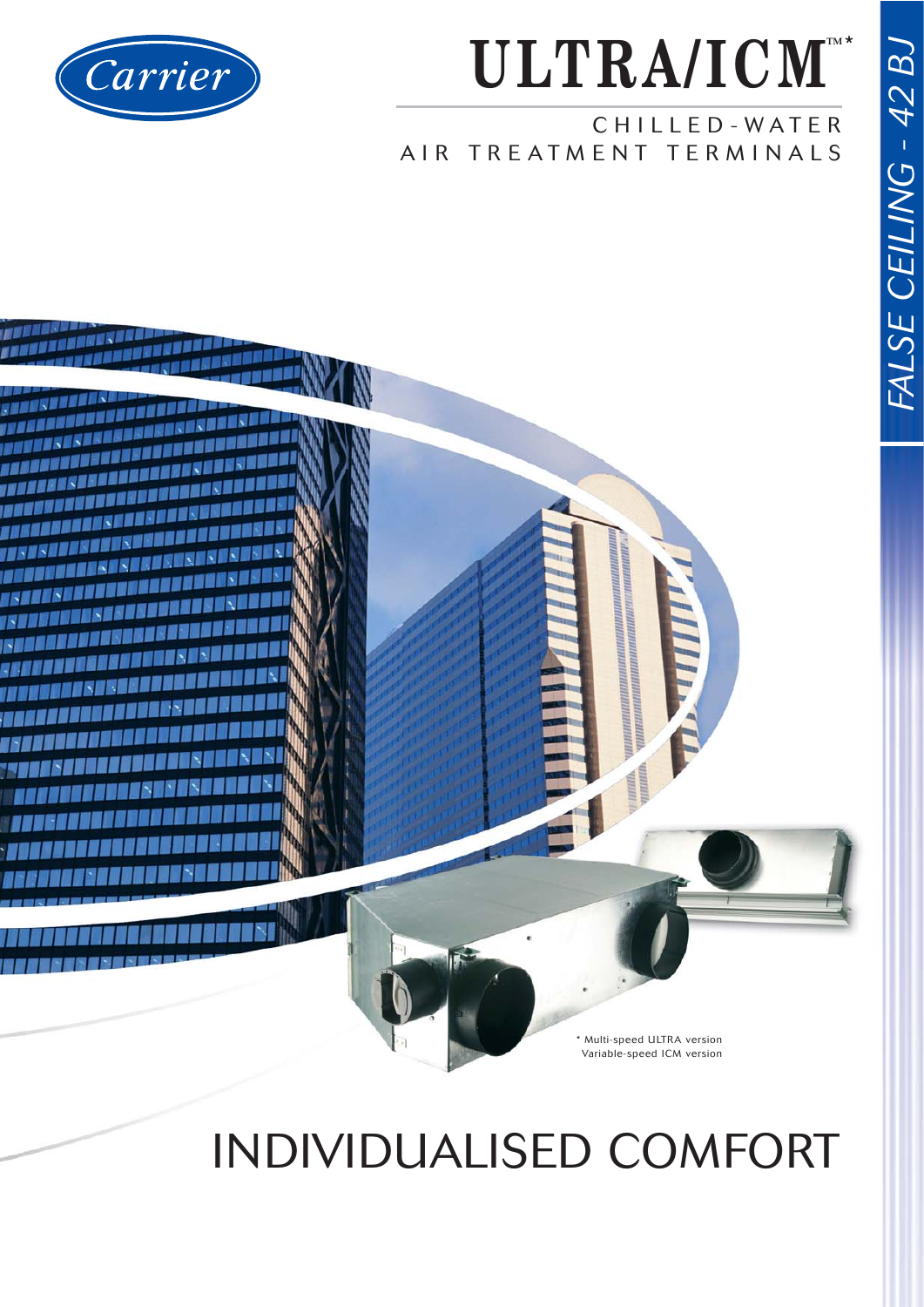# INTELLIGENT INTEGRATION

Units are installed into the false ceiling or floor void, opposite each office to be conditioned, and linked to the duct network of the building. Each module is connected to a Moduboot ceiling diffuser.

All active components (fans, motorised valves), fluids and energy sources are outside the air-conditioned zones.

The system architecture ensures:

- extremely quiet operation
- easy maintenance
- improved safety

Units are designed for fast onsite installation, via flexible hydraulic connections and plug-in electrical connectors.

## A DIFFUSER THAT NEEDS NO MAINTENANCE

The high-induction Moduboot diffusers ensure distribution and return of the air in each office. The air flow is directed at high speed along the ceiling, preventing cold shower sensations. Based on the temperature of the distributed air a thermostat-controlled damper automatically determines the air flow direction:

- in the heating mode the warm air is directed to the perimeter of the building, in order to eliminate cold wall effects,
- in the cooling mode the air is directed towards the centre of the office space to provide enhanced comfort.

The Moduboot diffuser (270 mm deep) ensures exceptionally gentle air distribution, is practically invisible, easily integrated into false ceilings and completely frees the floor space.

## COMFORT AT TRHE PUSH OF A BUTTON

Units can be equipped with various controllers to suit all requirements and meet all expectations for comfort and profitability. From the simplest version (wall thermostat) to the most sophisticated design

communications bus), Carrier always offers the right solution.

With the ICM each occupant has an individual, easy-to-use ergonomic control, regulating the unit and acting on all comfort parameters.

Compact, but very practical: a phosphorescent key ensures that the control is easily found,

(connection to a

even in the dark.



• Ambient temperature and fan speed. Choice between comfort mode (occupied office) and economical mode (unoccupied office).





• Lowering, raising and directional control of window blinds\*.



• Control of additional lighting and light intensity (controlled at the power socket)\*.

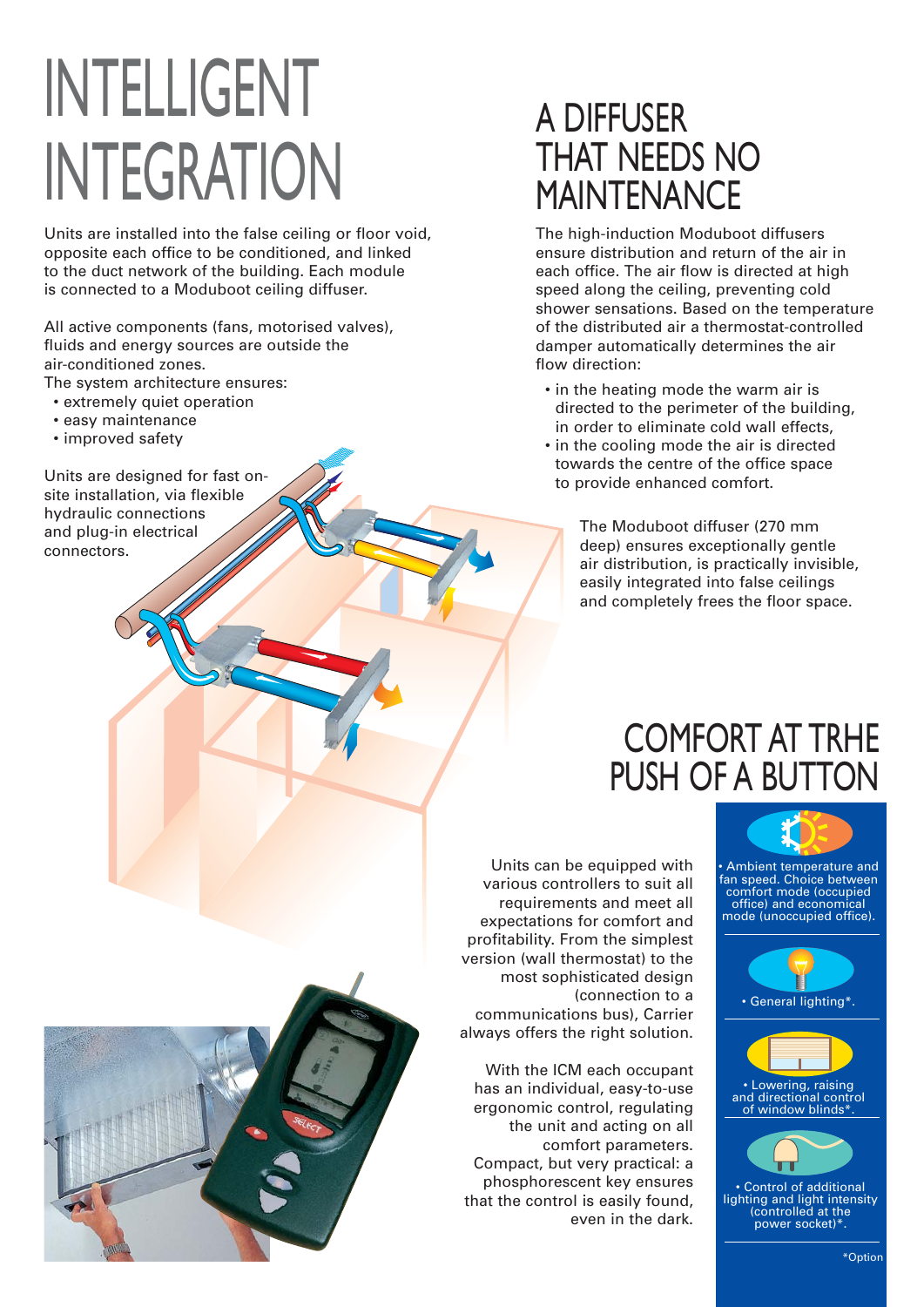# INDIVIDUAL AIR CONDITIONING APPLICATION FLEXIBILITY

The Individual Comfort Modules ICM and ULTRA are small air treatment centres for air conditioning individual offices of between 25 and 50  $m<sup>2</sup>$  in size, ensuring cooling, heating and fresh air supply. Air conditioning of individual offices ensures exceptional comfort and perfect air quality (no odours, no microbial transmission). Each module\* is equipped with communicating control and individual control that act on all comfort parameters. With these units Carrier creates the desired comfort for everyone.

\* ICM only

## FROM MULTI-SPEED TO VARIABLE VOLUME

The ULTRA is equipped with a centrifugal, three-speed fan, and for more demanding applications the ICM is equipped with a centrifugal, variable-speed fan. The control continuously adjusts the air flow required to maintain constant high comfort conditions. Variable volume also ensures an extremely low sound level in the air-conditioned space, as well as a significant reduction in power consumption of the system.

> Heating is provided by a hot-water coil (four-pipe system), or by electric resistance heaters.

## **CONTINUOUSLY** RENEWED AIR

The units are equipped with an automatically adjusted fresh air controller that introduces a controlled amount of fresh air into each office. All units are connected by ducts to a fresh air system. ICM units can include a  $CO<sub>2</sub>$  sensor\* that continuously analyses the air quality and controls the fresh air intake with variable air volumes.

#### \* CO<sub>2</sub> sensor option for ICM only \*  $^*$  ICM only

## QUALITY AIR

The ULTRA air treatment modules are equipped EU3 filters, and the ICM units have a 55 mm thick pleated high-efficiency EU5 filter. An optional new EU6 pleated paper filter is also available\*. The units are installed outside the conditioned space, so that filter replacement can take place without disturbing the occupant. Side doors are provided for maintenance, slide rails enable units to be moved to facilitate access, if necessary.